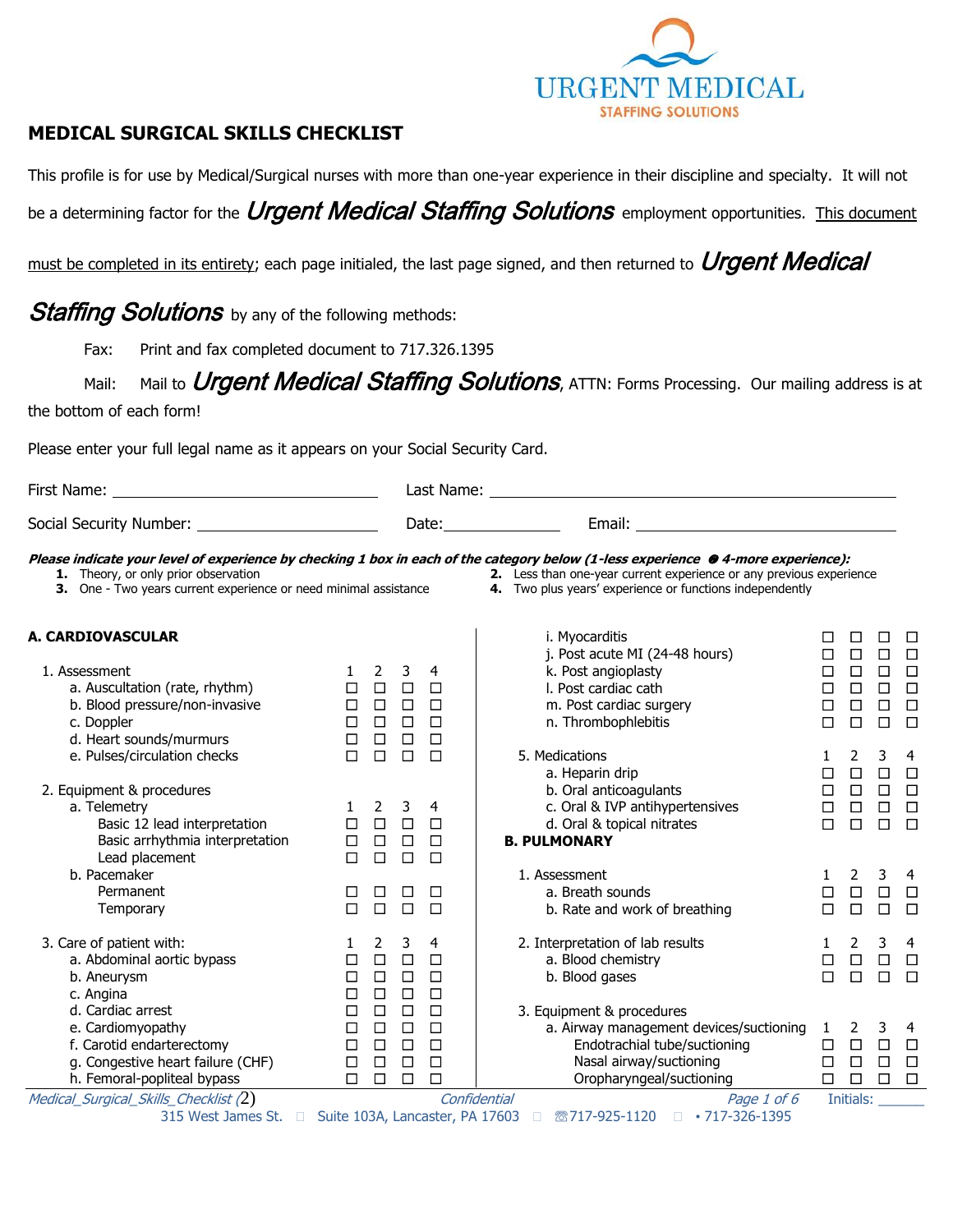

#### **MEDICAL SURGICAL SKILLS CHECKLIST**   $\Delta$  Medical\_Surgical\_Skills\_Checklist (2)  $\Delta$  confidential  $\Delta$   $P$ age 2 of 6  $\Delta$  Initials: Sputum specimen collection <br>
□ □ □ □ Tracheostomy/suctioning □ □ □ □  $b.$  Assist with intubation  $\Box$   $\Box$   $\Box$   $\Box$   $\Box$   $\Box$   $\Box$ c. Assist with thoracentesis <del>□ </u>□ □ □</del> d. Care of the patient on a ventilator – □ □ □ □ e. Care of the patient with a chest tube Assist with set-up and insertion  $□ □ □ □ □ □$ Measuring and emptying  $\Box$   $\Box$   $\Box$   $\Box$ Removal ☐ ☐ ☐ ☐ f. Chest physiotherapy ☐ ☐ ☐ ☐ g. Incentive spirometry ☐ ☐ ☐ ☐ h. O2 therapy & medication delivery systems 1 2 3 4 Bag and mask ☐ ☐ ☐ ☐ External CPAP ☐ ☐ ☐ ☐ Face masks ☐ ☐ ☐ ☐ Inhalers ☐ ☐ ☐ ☐ Nasal cannula<br>
Portable O2 tank □<br>
□ □ □ □ Portable O2 tank ☐ ☐ ☐ ☐ Trach collar ☐ ☐ ☐ ☐ i. Oximetry ☐ ☐ ☐ ☐ **B. PULMONARY (cont…)** 4. Care of patient with:  $\begin{array}{ccccccc} 1 & 2 & 3 & 4 \\ a. & \text{Bronchoscopy} & \Box & \Box & \Box & \Box \end{array}$ a. Bronchoscopy ☐ ☐ ☐ ☐ b. COPD ☐ ☐ ☐ ☐ c. Fresh tracheostomy ☐ ☐ ☐ ☐ d. Lobectomy <del>is a quality</del> □ □ □ □ □ e. Pneumonectomy ☐ ☐ ☐ ☐ f. Pneumonia ☐ ☐ ☐ ☐ g. Pulmonary embolism ☐ ☐ ☐ ☐ h. Thoracotomy ☐ ☐ ☐ ☐ i. Tuberculosis ☐ ☐ ☐ ☐ **C. NEUROLOGICAL** 1. Assessment 1 2 3 4<br>
a. Glasgow coma scale  $\Box$   $\Box$   $\Box$   $\Box$   $\Box$ a. Glasgow coma scale ☐ ☐ ☐ ☐ b. Level of consciousness <br>
□ □ □ 2. Equipment & procedures 1 2 3 4 a. Assist with lumbar puncture <br>
□ □ □ □ b. Use of hyper/hypothermia blanket □ □ □ □ 3. Care of patient with: 1 2 3 4 a. Aneurysm precautions ☐ ☐ ☐ ☐ b. Basal skull fracture ☐ ☐ ☐ ☐ c. Closed head injury ☐ ☐ ☐ ☐ d. Coma ☐ ☐ ☐ ☐ e. CVA ☐ ☐ ☐ ☐ f. DTs ☐ ☐ ☐ ☐ g. Encephalitis ☐ ☐ ☐ ☐ h. Externalized VP shunts ☐ ☐ ☐ ☐ i. Meningitis ☐ ☐ ☐ ☐ j. Neuromuscular disease ☐ ☐ ☐ ☐ k. Post craniotomy ☐ ☐ ☐ ☐ l. Seizures ☐ ☐ ☐ ☐ m. Spinal cord injury ☐ ☐ ☐ ☐ 4. Administration of anticonvulsants □ □ □ **D. ORTHOPEDICS** 1. Assessment 1 2 3 4 a. Circulation checks ☐ ☐ ☐ ☐ b. Gait ☐ ☐ ☐ ☐ c. Range of motion ☐ ☐ ☐ ☐ d. Skin ☐ ☐ ☐ ☐ 2. Equipment & procedures 1 2 3 4 a. Continuous passive motion devices <del>□ □ □ □</del> b. Support devices  $\Box$   $\Box$   $\Box$   $\Box$   $\Box$   $\Box$ Cervical collar ☐ ☐ ☐ ☐ Gait belt ☐ ☐ ☐ ☐ Prosthetic □ □ □ □ □ Sling ☐ ☐ ☐ ☐ Transfer boards ☐ ☐ ☐ ☐ Walker ☐ ☐ ☐ ☐ Wheelchair ☐ ☐ ☐ ☐ c. Traction ☐ ☐ ☐ ☐ **D. ORTHOPEDICS (cont…)** 3. Care of patient with: 1 2 3 4 a. Amputation ☐ ☐ ☐ ☐ b. Arthroscopic surgery ☐ ☐ ☐ ☐ c. Cast ☐ ☐ ☐ ☐ d. Osteoporosis ☐ ☐ ☐ ☐ e. Pinned fractures ☐ ☐ ☐ ☐ f. Rheumatic/arthritic disease □ □ □ g. Total hip replacement ☐ ☐ ☐ ☐ h. Total knee replacement ☐ ☐ ☐ ☐ **E. GASTROINTESTINAL** 1. Assessment 1 2 3 4 a.Abdominal/bowel sounds ☐ ☐ ☐ ☐ **b.Fluid balance** □ □ c. Nutritional ☐ ☐ ☐ ☐ 1 2 3 4 2. Interpretation of blood chemistry <br>
□ □ □ □ 3. Equipment & procedures a. Administration of tube feeding 1 2 3 4 Feeding pump ☐ ☐ ☐ ☐ Gravity feeding ☐ ☐ ☐ ☐ Saline levage ☐ ☐ ☐ ☐ b. Flexible feeding tube (i.e., Corpak, Dobhoff) □ □ □

315 West James St. □ Suite 103A, Lancaster, PA 17603 □ ®717-925-1120 □ •717-326-1395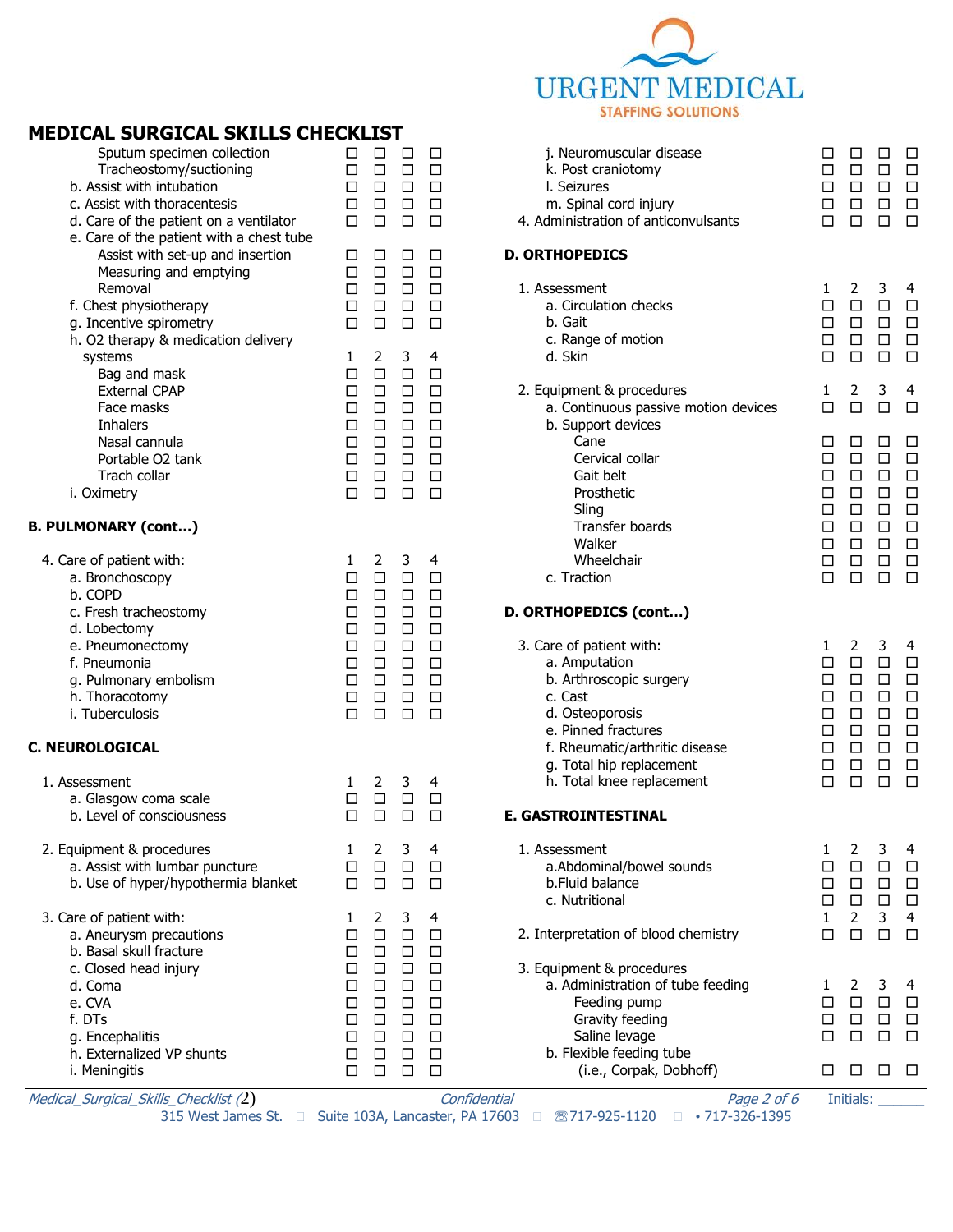

#### c. Management of Gastrostomy tube ☐ ☐ ☐ ☐ Jejunostomy tube ☐ ☐ ☐ ☐ T-tube ☐ ☐ ☐ ☐ d. Placement of nasogastric tube □ □ □ □ e. Salem sump to suction ☐ ☐ ☐ ☐ 4. Care of patient with: 1 2 3 4 a. Bowel obstruction ☐ ☐ ☐ ☐ b. Colostomy/ileostomy  $□ □ □ □ □ □$ c. GI bleeding ☐ ☐ ☐ ☐ d. GI surgery ☐ ☐ ☐ ☐ e. Hepatitis ☐ ☐ ☐ ☐ f. Inflammatory bowel disease □ □□□□ g. Invasive diagnostic testing  $□ □ □ □ □ □ □ □ □$ h. Liver failure ☐ ☐ ☐ ☐ i. Paralytic ileus ☐ ☐ ☐ ☐ **F. RENAL/GENITOURINARY** 1. Assessment 1 2 3 4 a. Arterio venous fistula/shunt ☐ ☐ ☐ ☐ b. Fluid balance ☐ ☐ ☐ ☐ 2. Interpretation of lab results 1 2 3 4 a. BUN & creatinine ☐ ☐ ☐ ☐ b. Electrolytes ☐ ☐ ☐ ☐ **F. RENAL/GENITOURINARY (cont...)** 3. Equipment & procedures a. Insertion & care of straight and Foley catheter 1 2 3 4<br>
Female  $\Box$   $\Box$   $\Box$   $\Box$   $\Box$ Female □ Male ☐ ☐ ☐ ☐ b. Catheter care 3-way Foley ☐ ☐ ☐ ☐ Supra-pubic ☐ ☐ ☐ ☐ c. Bladder irrigations Continuous □ □ □ □ Intermittent ☐ ☐ ☐ ☐ d. Specimen collection Routine ☐ ☐ ☐ ☐ 24 hour ◯ ◯ ◯ ◯ ◯ ◯ 4. Care of patient with:  $\begin{array}{ccccccc} 1 & 2 & 3 & 4 \\ a. & \text{Hemodialysis} & & \Box & \Box & \Box & \Box \end{array}$ a. Hemodialysis ☐ ☐ ☐ ☐ b. Nephrectomy ☐ ☐ ☐ ☐ c. Peritoneal dialysis ☐ ☐ ☐ ☐ d. Renal failure ☐ ☐ ☐ ☐ e. Renal transplant ☐ ☐ ☐ ☐ f. TURP ☐ ☐ ☐ ☐ g. Urinary diversion/ ileal conduit nephrostomy ☐ ☐ ☐ ☐ h. Urinary tract infection <br>
□ □ □ □ **G. ENDOCRINE/METABOLIC** 1. Assessment 1 2 3 4 a. S/S diabetic coma ☐ ☐ ☐ ☐ b. S/S insulin reaction ☐ ☐ ☐ ☐ 2. Equipment & procedures a. Blood glucose monitoring 1 2 3 4 Performing finger stick ☐ ☐ ☐ ☐ Visual blood glucose strips <br>
□ □ □ □ Electronic measuring device: Type 3. Care of the patient with: 1 2 3 4 a. Diabetes mellitus ☐ ☐ ☐ ☐ b. Disorders of adrenal gland (Addison's disease) □ □ □ □ c. Disorders of pituitary gland (Diabetes insipidus) ☐ ☐ ☐ ☐ d. Hyperthyroidism (Grave's disease) □ □ □ □ e. Hypothyroidism ☐ ☐ ☐ ☐ f. Thyroidectomy ☐ ☐ ☐ ☐ 4. Medications (administering and teaching)  $1 \quad 2 \quad 3 \quad 4$ <br>a. Insulin  $\Box$   $\Box$   $\Box$ a. Insulin  $\Box$ b. Oral hypoglycemics ☐ ☐ ☐ ☐ c. Steroids ☐ ☐ ☐ ☐ d. Thyroid ☐ ☐ ☐ ☐ **H. WOUNDMANAGEMENT** 1. Assessment 1 2 3 4<br>
a. Skin for impending breakdown  $\Box$   $\Box$   $\Box$   $\Box$ a. Skin for impending breakdown  $\Box$ b. Stasis ulcers ☐ ☐ ☐ ☐ c. Surgical wound healing ☐ ☐ ☐ ☐ 2. Equipment & procedures  $1 \quad 2 \quad 3 \quad 4$ <br>
a. Air fluidized, low airloss beds  $\Box \quad \Box \quad \Box$ a. Air fluidized, low airloss beds b. Sterile dressing changes ☐ ☐ ☐ ☐ c. Wound care/irrigations ☐ ☐ ☐ ☐ 3. Care of the patient with: 1 2 3 4 a. Burns ☐ ☐ ☐ ☐ b. Pressure sores ☐ ☐ ☐ ☐ c. Staged decubitus ulcers ☐ ☐ ☐ ☐ d. Surgical wounds with drain(s) ☐ ☐ ☐ ☐ e. Traumatic wounds ☐ ☐ ☐ ☐ **I. ONCOLOGY**

Medical\_Surgical\_Skills\_Checklist (2) and the confidential results of the Page 3 of 6 Initials:

**MEDICAL SURGICAL SKILLS CHECKLIST** 

315 West James St. □ Suite 103A, Lancaster, PA 17603 □ ®717-925-1120 □ •717-326-1395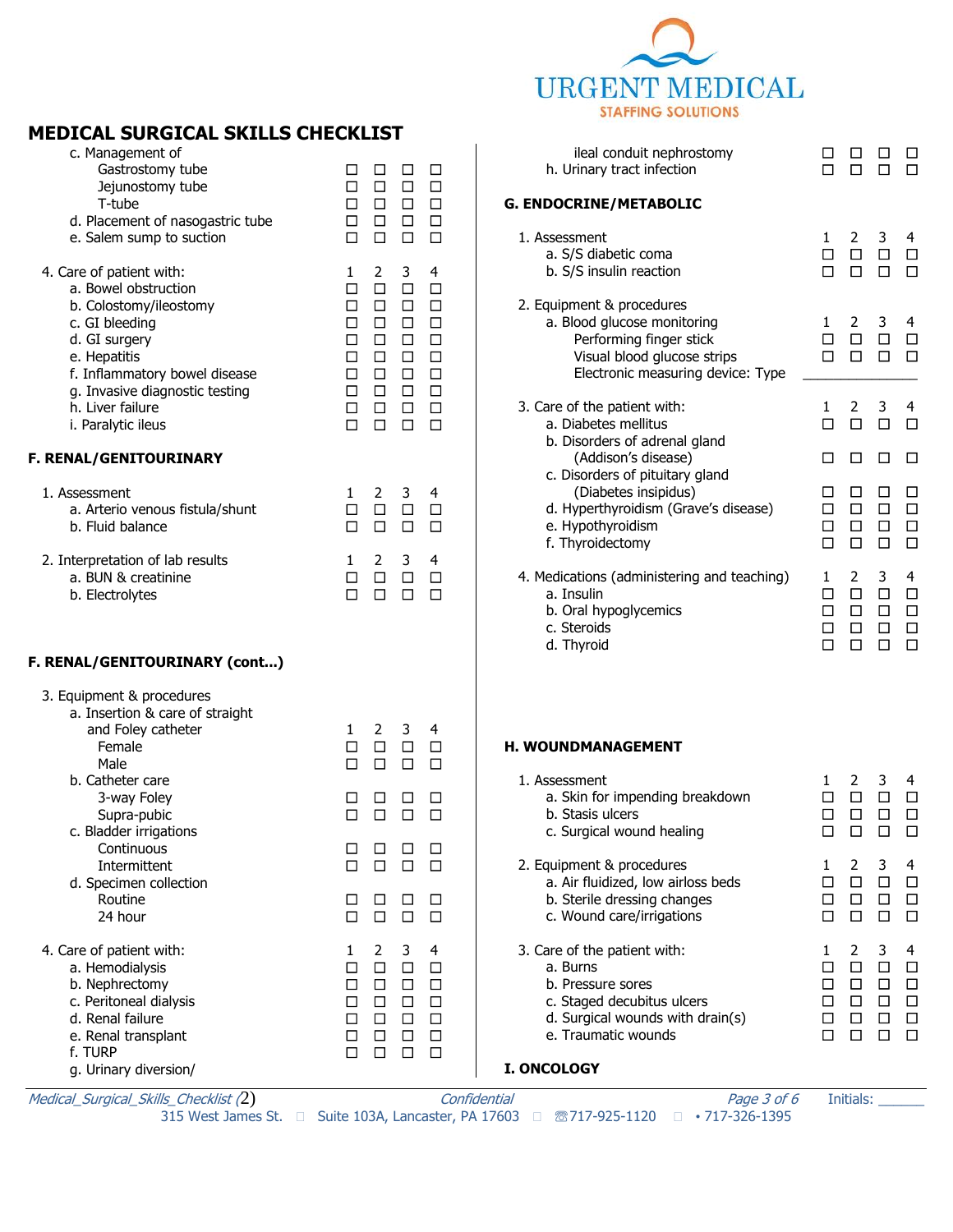

# **MEDICAL SURGICAL SKILLS CHECKLIST**

| 1. Assessment<br>a. Nutritional status<br>b. Pain control                                                                                                                                                                                                              | 1<br>□<br>п                          | 2<br>□<br>п                                             | 3<br>□<br>П                                              | 4<br>□                                                                          |
|------------------------------------------------------------------------------------------------------------------------------------------------------------------------------------------------------------------------------------------------------------------------|--------------------------------------|---------------------------------------------------------|----------------------------------------------------------|---------------------------------------------------------------------------------|
| 2. Interpretation of lab results<br>a. Blood chemistry<br>b. Blood counts                                                                                                                                                                                              | 1<br>□<br>п                          | 2<br>$\Box$<br>п                                        | 3<br>$\Box$<br>п                                         | 4<br>$\Box$                                                                     |
| 3. Equipment & procedures<br>a. Reverse isolation                                                                                                                                                                                                                      | 1<br>п                               | 2<br>П                                                  | 3<br>П                                                   | 4<br>П                                                                          |
| 4. Care of the patient with:<br>a. Bone marrow transplant<br>b. Fresh oncologic surgery<br>c. Inpatient chemotherapy<br>d. Inpatient hospice<br>e. Leukemia<br>f. Radiation implant<br>5.<br>Medications: Chemotherapy certification?<br><b>J. INFECTIOUS DISEASES</b> | 1<br>п<br>П<br>П<br>п<br>□<br>П<br>п | 2<br>п<br>□<br>$\Box$<br>п<br>□<br>$\Box$<br><b>YES</b> | 3<br>□<br>$\Box$<br>$\Box$<br>$\Box$<br>$\Box$<br>□<br>□ | 4<br>$\Box$<br>$\Box$<br>$\Box$<br>$\Box$<br>$\Box$<br>$\Box$<br>N <sub>O</sub> |
| 1. Interpretation of lab results:<br>a. Blood count                                                                                                                                                                                                                    | 1.<br>П                              | 2<br>п                                                  | 3<br>П                                                   | 4                                                                               |
| 2. Equipment & procedures<br>a. Fever management<br>b. Isolation                                                                                                                                                                                                       | 1<br>п<br>п                          | 2<br>П                                                  | 3<br>$\Box$                                              | 4<br>П                                                                          |
| 3. Care of the patient with:<br>a. AIDS<br>b. Hepatitis<br>c. Lyme disease                                                                                                                                                                                             | 1<br>П<br>П                          | 2<br>п<br>П                                             | 3<br>П.<br>П                                             | 4<br>П                                                                          |

#### **K. PHLEBOTOMY / IV THERAPY**

| 1. Equipment & procedures                                                                                                                                                                                      | 1                                    | 2                                    | 3                                    | 4                                                   |
|----------------------------------------------------------------------------------------------------------------------------------------------------------------------------------------------------------------|--------------------------------------|--------------------------------------|--------------------------------------|-----------------------------------------------------|
| a. Administration of blood/blood products<br>Albumin<br>Cryoprecipitate<br>Packed red blood cells<br>Plasma<br>Whole blood<br>b. Drawing blood from central line<br>c. Drawing venous blood<br>d. Starting IVs | П<br>п<br>п<br>п<br>п<br>$\Box$<br>п | П<br>□<br>□<br>п<br>□<br>$\Box$<br>п | $\Box$<br>□<br>П<br>□<br>□<br>п      | □<br>$\Box$<br>$\Box$<br>П<br>$\Box$<br>$\Box$<br>П |
| Angiocath<br><b>Butterfly</b><br>Heparin lock                                                                                                                                                                  | п<br>п                               | ΙI<br>$\Box$<br>п                    | ◻<br>□<br>п                          | □<br>□<br>п                                         |
| 2. Care of the patient with:<br>a. Central line/catheter/dressing<br><b>Broviac</b><br>Groshong<br>Hickman<br>Portacath<br><b>Quinton</b><br>b. Peripheral line/dressing                                       | 1<br>п<br>◻<br>п<br>п<br>п<br>п      | 2<br>П<br>□<br>$\Box$<br>□<br>□<br>п | 3<br>П<br>$\Box$<br>□<br>□<br>□<br>П | 4<br>□<br>□<br>$\Box$<br>$\Box$<br>□<br>п           |
| <b>L. PAIN MANAGEMENT</b><br>1. Assessment of pain level/tolerance                                                                                                                                             | 1<br>П                               | 2<br>П                               | 3<br>п                               | 4<br>п                                              |
| 2. Care of the patient with:<br>a. Epidural anesthesia/analgesia<br>b. IV conscious sedation<br>c. Narcotic analgesia<br>d. Patient controlled analgesia (PCA pump)                                            | 1<br>П<br>п<br>$\Box$<br>П           | 2<br>п<br>◻<br>п<br>п                | 3<br>□<br>□<br>П<br>п                | 4<br>□<br>□<br>П<br>□                               |

#### **AGE SPECIFIC PRACTICE CRITERIA**

Please check the boxes below for each age group for which you have expertise in providing age-appropriate nursing care.

| A. Newborn/Neonate (birth $-30$ days)          | D. Preschooler (3 - 5 years)                    | G. Young adults $(18 - 39 \text{ years})$ |
|------------------------------------------------|-------------------------------------------------|-------------------------------------------|
| B. Infant $(30 \text{ days} - 1 \text{ year})$ | E. School age children $(5 - 12 \text{ years})$ | H. Middle adults (39 - 64 years)          |
| C. Toddler $(1 – 3$ years)                     | F. Adolescents $(12 - 18$ years)                | I. Older adults $(64 + \text{ years})$    |

## **Experience with Age Groups:**

|                                                                  |  |  |  | A B C D E F G H I |  |
|------------------------------------------------------------------|--|--|--|-------------------|--|
| Able to adapt care to incorporate normal growth and development. |  |  |  | .                 |  |

| Medical_Surgical_Skills_Checklist (2) | Confidential                                                                                                      |  |  |
|---------------------------------------|-------------------------------------------------------------------------------------------------------------------|--|--|
|                                       | 315 West James St. $\Box$ Suite 103A, Lancaster, PA 17603 $\Box$ <sup>37</sup> 717-925-1120 $\Box$ • 717-326-1395 |  |  |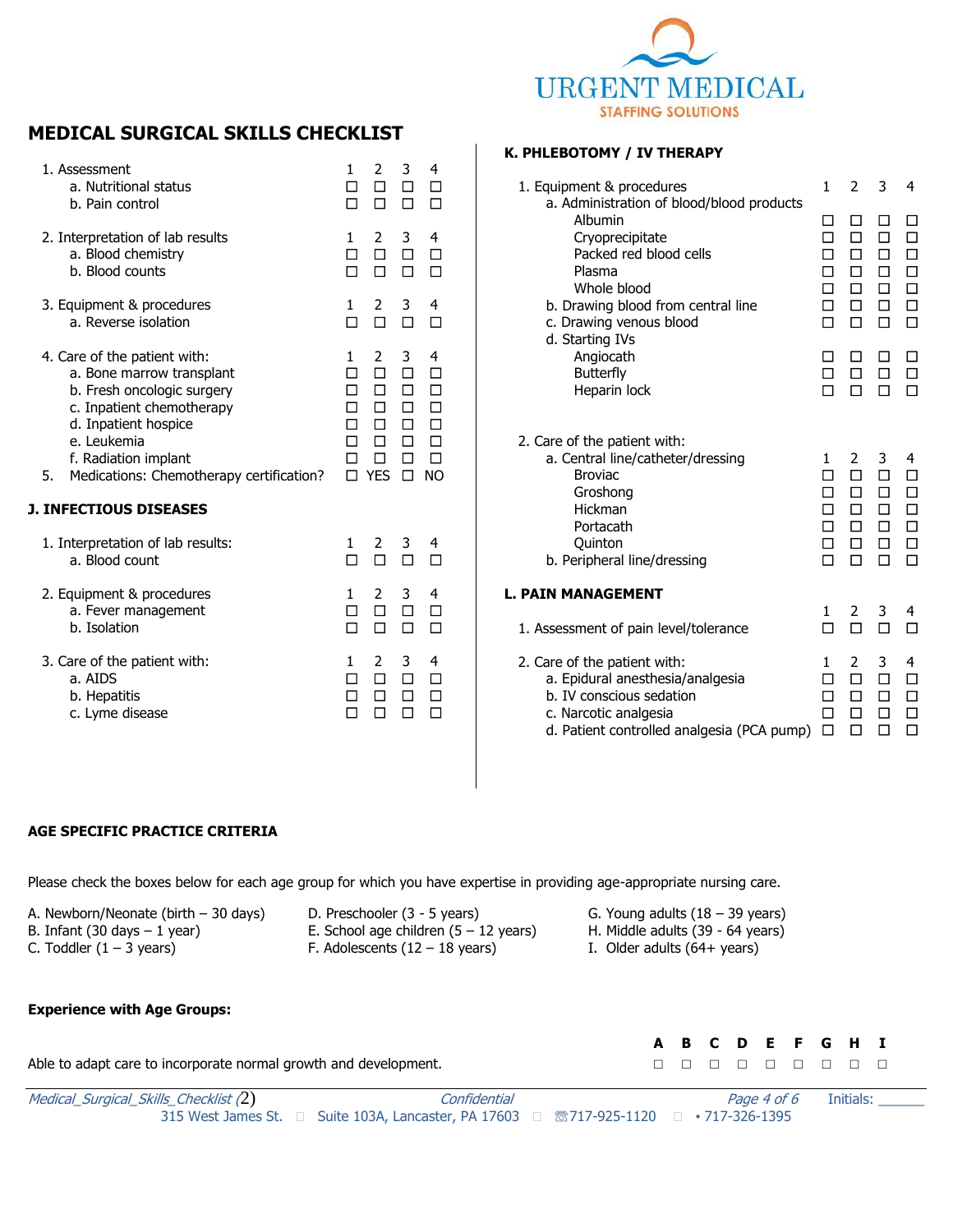

**A B C D E F G H I**

# **MEDICAL SURGICAL SKILLS CHECKLIST**

Able to adapt method and terminology of patient instructions to their age, **A B C D E F G H I** comprehension and maturity level. ☐ ☐ ☐ ☐ ☐ ☐ ☐ ☐ ☐

Can ensure a safe environment reflecting specific needs of various age groups. □ □ □ □ □ □ □ □ □ □

#### **MY EXPERIENCE IS PRIMARILY IN (Please indicate number of years)**

| $\Box$ Medical         | year(s) |
|------------------------|---------|
| $\Box$ Surgical        | year(s) |
| $\Box$ Telemetry       | year(s) |
| $\Box$ Orthopedics     | year(s) |
| $\Box$ Oncology        | year(s) |
| $\square$ Neurology    | year(s) |
| $\Box$ Pediatrics      | year(s) |
| $\Box$ OB/GYN          | year(s) |
| $\Box$ Psychiatry      | year(s) |
| $\Box$ Rehabilitation  | year(s) |
| $\Box$ Other (specify) | year(s) |

### **CERTIFICATION**

Please check the boxes below and indicate the expiration date for each certificate that you have. If you do not know the exact date, please use the last date of the specific month (e.g., 05/31/2004).

| $\Box$ BCLS                              | Exp. Date:                     | (mm/dd/yyyy) |            |              |
|------------------------------------------|--------------------------------|--------------|------------|--------------|
|                                          | $\Box$ Other (specify): $\Box$ |              | Exp. Date: | (mm/dd/yyyy) |
| $\Box$ Computerized charting system:     |                                |              | Date:      | (mm/dd/yyyy) |
| $\Box$ Medication administration system: |                                |              | Date:      | (mm/dd/yyyy) |

The information I have given is true and accurate to the best of my knowledge. I am the individual completing this form. I hereby authorize Urgent Medical Staffing Solutions to release this checklist to client facilities in relation to consideration of my employment with those facilities.